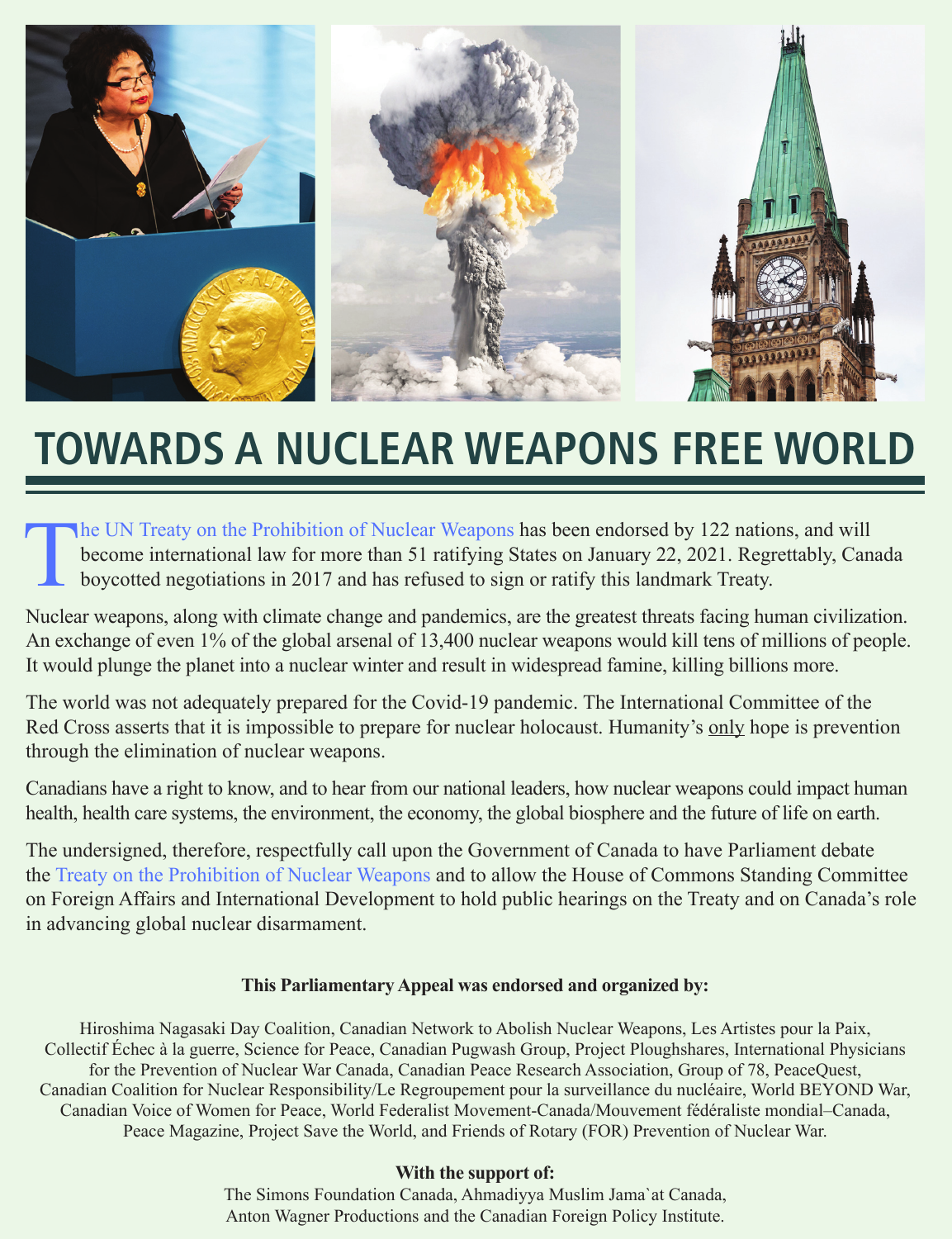# **VERS UN MONDE LIBÉRÉ DES ARMES NUCLÉAIRES**

e Traité sur l'interdiction des armes nucléaires (TIAN) des Nations unies a été endossé par 122 pays et deviendra loi internationale pour les 51 États (et plus) qui l'auront ratifié le 22 janvier 2021. Malheureur le Canada deviendra loi internationale pour les 51 États (et plus) qui l'auront ratifié le 22 janvier 2021. Malheureusement, le Canada a boycotté les négociations en 2017 et a refusé de signer ou ratifier ce traité historique.

Les armes nucléaires, ainsi que les changements climatiques et les pandémies, sont les plus grandes menaces qui confrontent l'humanité. Une conflagration de 1 % de l'arsenal mondial de 13 400 armes nucléaires tuerait des dizaines de millions de personnes. Elle plongerait la planète dans un hiver nucléaire et entraînerait une famine généralisée, tuant des milliards d'autres.

Le monde n'était pas adéquatement préparé à la pandémie de Covid-19. Le Comité international de la Croix-Rouge affirme qu'il est impossible de se préparer à l'holocauste nucléaire. Le seul espoir de l'humanité est de le prévenir par l'élimination des armes nucléaires.

Les Canadiens ont le droit de savoir et d'entendre de la part de nos élu-e-s comment les armes nucléaires pourraient avoir une incidence sur la santé humaine, les systèmes de santé, l'environnement, l'économie, la biosphère mondiale et l'avenir de la vie sur terre.

Les soussignés demandent donc respectueusement au gouvernement du Canada d'entreprendre un débat au Parlement sur le Traité sur l'interdiction des armes nucléaires et de permettre au Comité permanent des Affaires étrangères et du Développement international de la Chambre des communes de tenir des audiences publiques sur le Traité et le rôle du Canada dans la promotion du désarmement nucléaire mondial.

#### **Signatures:**

Anglican Church of Canada, Anishinabek Nation and Iroquois Caucus Alliance, Antigonish Quaker Worship Group, Antigonish Raging Grannies, Atomic Photographers, Barnard-Boecker Centre Foundation, Bells for Peace, Boundary Peace Initiative, Camp Micah: Leadership for Peace and Justice, *Canadian Dimension*, Canadian Friends Service Committee, Canadian Muslim Peace Alliance, Canadian Peace Congress, Canadian Peace Initiative, Canadian Unitarians for Social Justice, Centre justice et foi (Montréal), Centre Oblat—A Voice for Justice, Clearwater Greenhouses Big River, Sask., Coalition for Responsible Energy Development in New Brunswick, Collective L'autre Parole, Concerned Citizens of Renfrew County and Area, Conscience Canada, Denman Island Peace Group, Fédération nationale des enseignantes et enseignants du Québec-CSN, The Global Sunrise Project, Greater Toronto Chapter National Association of Japanese Canadians, Greenspiration, Hamilton Coalition to Stop the War, L'Institut Rideau Institute, Inter-Church Uranium Committee Educational Co-operative Saskatoon, Japanese Cultural Association of Manitoba, Just Peace Advocates, Justice Mission and Outreach Committees, Eastern Regions, United Church of Canada, KAIROS BC-Yukon, KAIROS Halifax, KAIROS Nelson, KAIROS Terrace, KAIROS Toronto West, Kootenay Region Branch United Nations Association in Canada, Making Peace Vigil (Regina), Les Mémés Déchainéés, Mines Action Canada, Mission and Outreach Committees, Eastern Regions, United Church of Canada, Mouvement Québécois pour la Paix, National Association of Japanese Canadians, National Council of Women of Canada, NB Media Co-op, North Bay Peace Alliance, Northwatch, Nova Scotia Voice of Women for Peace, Office de la pastorale sociale Archidiocèse catholique romain de Montréal, Ottawa KAIROS, Ottawa Quaker Meeting (Religious Society of Friends), Ottawa River Institute, Pacifi–Canadians Organizing for Peace and Nuclear Disarmament, Parksville Qualicum KAIROS, Pax Christi Toronto, Peace Brigades International Canada, Peace Quest Cape Breton, PeaceQuest Regina, Peace River Environmental Society, People for Peace (London), Pivot2Peace, Ploughshares Calgary Society, Pontiac Environment Protection/Protection de l'environnement du Pontiac, Port Hope Community Health Concerns Committee, *Press for Conversion!* magazine, Project Ploughshares Saskatoon, Québec Solidaire, Ralliement contre la pollution radioactive, Religions for Peace Canada, Religions pour la paix-Québec, Salmon Arm Ecumenical KAIROS Committee, Saskatoon Peace Coalition, Sierra Club Canada Foundation, Socialist Action/Ligue pour l'Action socialiste, Les Soeurs Auxiliatrices, Soka Gakkai International Association of Canada, Solidarité Laurentides Amérique centrale, St. Andrew's United Church, Halifax, St. Basil's Catholic Church Mission and Social Justice Committee, Ottawa, Tao Sangha-Earth Caravan, Toronto Area Interfaith Council, Toronto Article 9, Toronto Raging Grannies, Union of Spiritual Communities of Christ (Doukhobors), Unitarian Congregation in Mississauga, Vancouver Friends Meeting of the Religious Society of Friends (Quakers), Vancouver Peace Poppies, Women's International League for Peace and Freedom-Vancouver, World Beyond War Vancouver, World Beyond War Victoria.